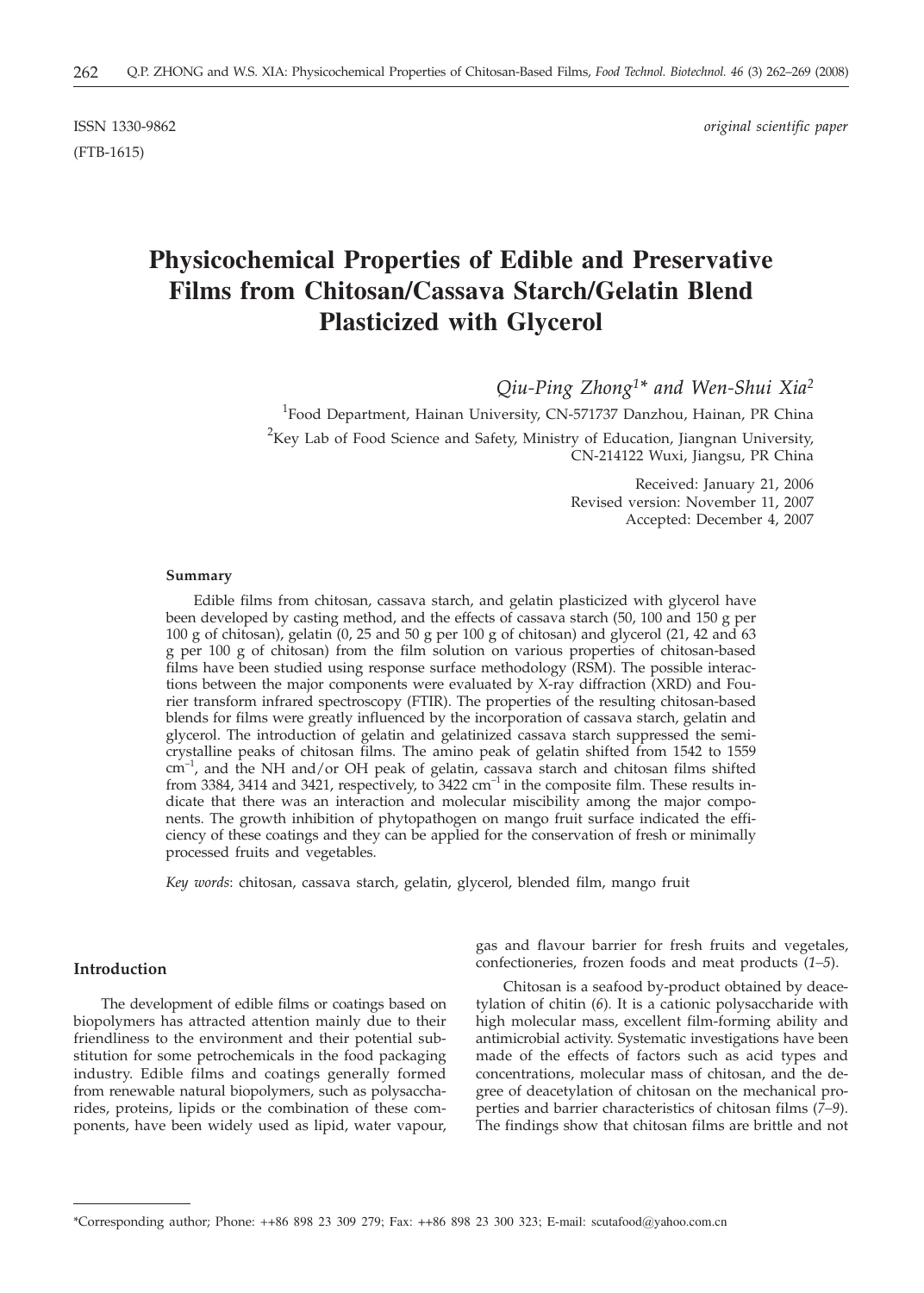suitable for use in the dry state. These properties of chitosan films are ameliorated by incorporating other polysaccharides and hydrophobic materials such as pectin, cellulose, methylcellulose, starch and fatty acids (*10–13*).

Cassava starch, an important and abundant agricultural commodity, has been used to produce food packaging films which are environmentally safer. These products have excellent properties due to their transparency, grease and oil resistance and heat sealability (*14*). However, the application of pure cassava starch films is still limited because of its brittleness and solubility in both hot and cold water (*15*).

Proteins are widely used to form edible films (*16–18*). Protein-based edible films show satisfactory gas barrier or mechanical properties (*5*). Guilbert *et al*. (*19*), Park (*20*) and Cuq *et al*. (*21*) indicated that proteins (*e.g.* zein, wheat gluten, albumin, keratin and gelatin) are better gas barriers than polysaccharides (*e.g.* pectin, methylcellulose, hydroxylpropylcellulose and starch) due to their unique structure and high intermolecular binding potentiality.

The association among the polymers can be achieved through blending, laminating or coating with other polymers with desirable properties. Blending is an easier and more effective way to prepare compatible multiphase polymeric materials. Thus, the objective of this study is to investigate the influence of cassava starch, gelatin and glycerol on mechanical and barrier properties, fungistatic activity of chitosan-based films or coatings, as well as to evaluate their compatibility.

# **Materials and Methods**

#### *Materials*

Chitosan (molecular mass of 1100 kDa and 90 % deacetylation degree) was purchased from Yuhuan Ocean Biochemistry Co. Ltd. (Zhejiang, China). Cassava starch (96 % starch, amylose content 16.8 %) was supplied by Qiongzhong Starch Factory, Hainan, China. Gelatin and glycerol were supplied by China Oleochemicals Company. Mango fruit (cv. Kent) samples were picked at ripe stages from a local orchard in Ledong (Hainan, China). Then they were transported in open boxes to South China University of Tropical Agriculture. Fruits were selected for their uniformity of shape, size and colour, and the physically damaged or diseased ones were removed.

# *Edible chitosan/cassava starch/gelatin blend for film formation*

Chitosan solutions of 2 % (by mass per volume) were prepared by dissolving 1.2 g of chitosan in 50 mL of acetic acid solution (1 %, by mass per volume). The pH of these solutions was adjusted to 5.0 and then the solutions were made up to 60 mL. Cassava starch solutions were prepared by dispersing different quantities of cassava starch (50, 100 and 150 g per 100 g of chitosan) in 60 mL of distilled water at  $80^{\circ}$ C. They were then stirred at constant heating rate  $(4 \degree C/min)$  until gelatinization. Gelatin solutions were prepared by dissolving different quantities (0, 25 and 50 g per 100 g of chitosan) of gelatin in 10 mL of distilled water at 60 °C. Then, 2 %

chitosan solutions were mixed in a beaker with cassava starch and gelatin at different concentrations at (80±1) °C, as shown in Table 1. The mixed solutions were kept at (80±1) °C for 10 min in a controlled temperature water bath after the addition of glycerol. Chitosan mixtures were filtered through 2 layers of cheesecloth to remove the undissolved impurities and cast onto plexiglas plates (approx. 20-20 cm) after degassing under vacuum. Film thickness was controlled by measuring the volume of film-forming solution. The cast films were dried at  $(60\pm1)$ °C for 16–20 h. They were peeled off and stored in desiccator at 25  $\degree$ C and 50 % relative humidity (RH) for 48 h after evaporation of the solvent.

Table 1. Mass of chitosan/cassava starch/gelatin blends in g per 100 g of chitosan

|                | Composition    |                  |          |  |
|----------------|----------------|------------------|----------|--|
| Blends         | Cassava starch | Gelatin          | Glycerol |  |
| $\mathbf{1}$   | 50             | $\mathbf{0}$     | 42       |  |
| $\overline{2}$ | 50             | 50               | 42       |  |
| 3              | 150            | $\boldsymbol{0}$ | 42       |  |
| $\overline{4}$ | 150            | 50               | 42       |  |
| 5              | 100            | $\theta$         | 21       |  |
| 6              | 100            | $\theta$         | 63       |  |
| 7              | 100            | 50               | 21       |  |
| 8              | 100            | 50               | 63       |  |
| 9              | 50             | 25               | 21       |  |
| 10             | 150            | 25               | 21       |  |
| 11             | 50             | 25               | 63       |  |
| 12             | 150            | 25               | 63       |  |
| 13             | 100            | 25               | 42       |  |
| 14             | 100            | 25               | 42       |  |
| 15             | 100            | 25               | 42       |  |

#### *Tests of mechanical properties*

Mechanical properties (tensile strength, TS, and percentage of elongation at break, E) were measured according to ASTM D822 Standard test (ASTM) (*22*) with an RG 3010 Material Tester. Five film specimens (100×25 mm) of each formulation were clamped between tensile grips. Tensile strength (TS) and elongation (E) were recorded during extension at 50 mm/min, with an initial distance between the grips of 50 mm.

#### *Water vapour permeability (WVP) measurement*

ASTM E96–80 Standard test method (*23*) was applied with some modifications (*16*) to measure WVP. The film sample was mounted firmly on a circular glass cup (3.5-4 cm) containing 10 g of distilled water. Then, the glass cup was placed in an environmental chamber set at 25 °C and 20 % RH. The chamber was equipped with a fan to eliminate stagnant air above the test cup (*24*). The cup was weighed periodically on a Mettler analytical balance to evaluate stationary-state water vapour transfer. The water vapour permeability rate (WVPR,  $\tilde{g}$  H<sub>2</sub>O/(s·m<sup>2</sup>)) and the WVP ( $\tilde{g}$  H<sub>2</sub>O/(m·s·Pa)) were cal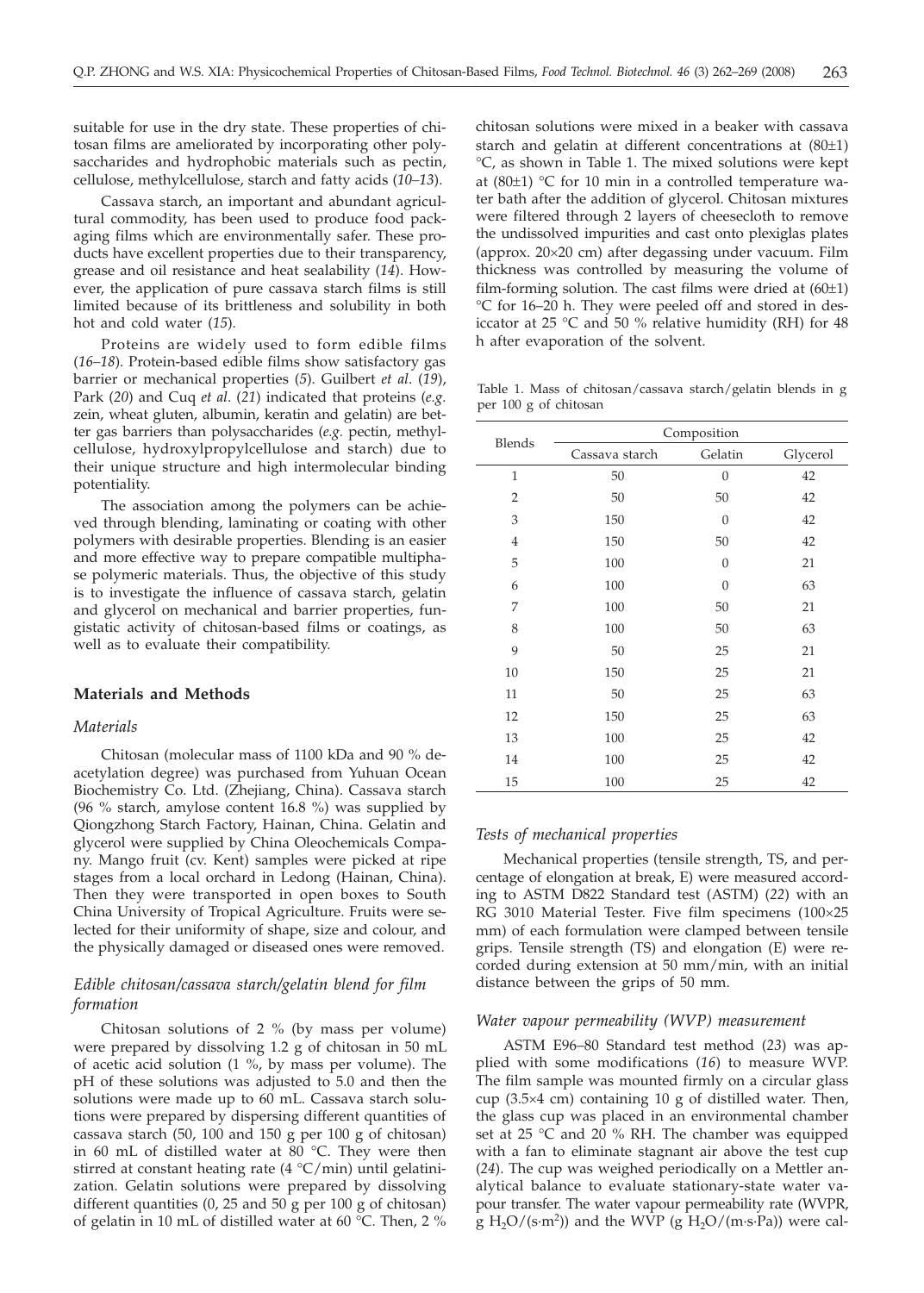culated according to the method of Kaya and Kaya (*3*) using the following equations:

$$
WVPR = \frac{k}{A}
$$
 /1/

and

$$
WVP = \frac{WVPR \times d}{p_1 - p_2} \qquad \qquad /2/
$$

where *k* is the constant of linear regression from the values of mass loss against time during a constant period, *A* is the permeability area, *d* is the average thickness of the film and  $p_1-p_2$  is real vapour partial pressure difference (Pa) across the film. The real vapour partial pressure at the film inner surface  $(p_1)$  was corrected for the stagnant air gap inside the test cup according to the method of Gennadios *et al.* (*25*). After this correction, the difference in relative humidity was approx. 20–86 % instead of theoretical 20–100 % (*24*).

#### *Measurement of O2 and CO2 permeability*

Gas (O<sub>2</sub> and CO<sub>2</sub>) permeability at 25 °C was measured in a designed stainless cell using a gas testing instrument, model CYES-2 (Shenyang, China) following the method described by García *et al.* (*26*). The gas permeability (GP) was calculated according to the following equation:

$$
GP = \frac{d}{A} \times \frac{\Delta V}{\Delta t} \times \frac{1}{\Delta P}
$$

where  $\Delta P$  is gas pressure difference between the two sides of the film, and  $\Delta V/\Delta t$  is the constant rate of the gas diffusing through the film.

#### *Film thickness measurement*

Thickness of the films was measured using a hand- -held micrometre (Mitutoyo, Japan) at at least 10 random positions on the film.

#### *X-ray diffraction*

X-ray patterns of chitosan, cassava starch, gelatin, and their composite films were analyzed using an X-ray diffractometer (Rigaku D/Max-IIIA, Tokyo, Japan) with Cu K- $\alpha$  radiation at a voltage of 30 kV and 20 mA. The samples were scanned between  $2\theta = 3-60^{\circ}$  with a scanning speed of 2°*/*min. Prior to testing, all the film samples were stored in a desiccator.

## *Fourier transform infrared spectroscopy (FTIR)*

FTIR spectra of the films were recorded using an attenuated total reflection (ATR) method in IR spectrometer (Spectrum One, PerkinElmer, USA). The thin films were applied directly onto the ZeSe ATR cell.

# *In situ evaluation of the fungistatic activity of chitosan/cassava starch/gelatin blend solution*

*Botryodiplodia theobromae* Pat. isolated from infected mango fruits was maintained on Petri dishes containing potato dextrose agar (PDA). Conidial suspension at a concentration of 2·105 conidia per mL was prepared in sterile water containing 0.1 % (by volume) Tween 80 to maintain uniform conidia distribution. The conidial suspension was mixed with sterile water and 2 % (by mass per volume) of chitosan (pH=5.0) or chitosan/cassava starch/gelatin blend solution (13 different blends) with a final conidial concentration of  $10^5$  per mL. The selected mango fruits were dipped in the above solutions for 1 min, dried with a fan and then stored at room temperature for disease assay. Fruits dipped in the sterile water or chitosan solution containing conidial concentration of  $10<sup>5</sup>$  per mL were used as control. The mango fruits were evaluated every other day for disease symptoms by observing visible *Botryodiplodia theobromae* Pat. growth on each fruit surface. Spoiled fruits were discarded to avoid secondary infection. More than 30 fruits were used in each treatment. The reported value is the mean of three replications.

#### *Statistical analysis*

Response surface methodology (RSM) is a collection of statistical and mathematical techniques useful for designing experiments, building models through regression and evaluating the effects of multiple parameters and their interactions for responses (*27*). The analysis of variance (ANOVA) and response surface regression procedure of SAS statistical software (v. 8.02) were used to analyze the average data from triplicate experiments at a confidence interval of 95 %. Experimental data were fitted to the following second-order polynomial equation to all dependent Y variables (tensile strength, elongation, WVP, oxygen permeability, and carbon dioxide permeability):

$$
Y=\beta_0+\beta_1x_1+\beta_2x_2+\beta_3x_3+\beta_{11}x_1^2+\beta_{22}x_2^2+\beta_{33}x_3^2+\beta_{12}x_1x_2+\n+ \beta_{13}x_1x_3+\beta_{23}x_2x_3
$$

where  $\beta_0$  is offset term,  $\beta_1$ ,  $\beta_2$  and  $\beta_3$  are the regression coefficients for linear effect terms,  $\beta_{11}$ ,  $\beta_{22}$  and  $\beta_{33}$  are quadratic effects and  $\beta_{12}$ ,  $\beta_{13}$  and  $\beta_{23}$  are interaction effects. In this model,  $x_1$ ,  $x_2$  and  $x_3$  are the independent variables, namely cassava starch, gelatin and glycerol (Table 2).

## **Results and Discussion**

Transparent, homogeneous, thin and flexible films were obtained from chitosan blended with cassava starch, gelatin and glycerol. Visually, all the blended films had a slightly yellow appearance. As chitosan and gelatin concentration of the film-forming solution increased, the colour of the films became more intensively yellow. The average thickness of chitosan-based films was (0.100±0.017) mm.

## *Mechanical properties of the films*

The tensile strength and elongation of chitosan- -based films are shown in Table 3. ANOVA indicated that the addition of cassava starch, gelatin and glycerol caused significant differences in both tensile strength and elongation of chitosan-based films (p<0.05). The effect of cassava starch and gelatin on the tensile strength is shown in Fig. 1, where it can be seen that when the cassava starch mass fraction ranges from 50–100 g per 100 g of chitosan, tensile strength decreases as cassava starch in the film solutions increases. However, the ten-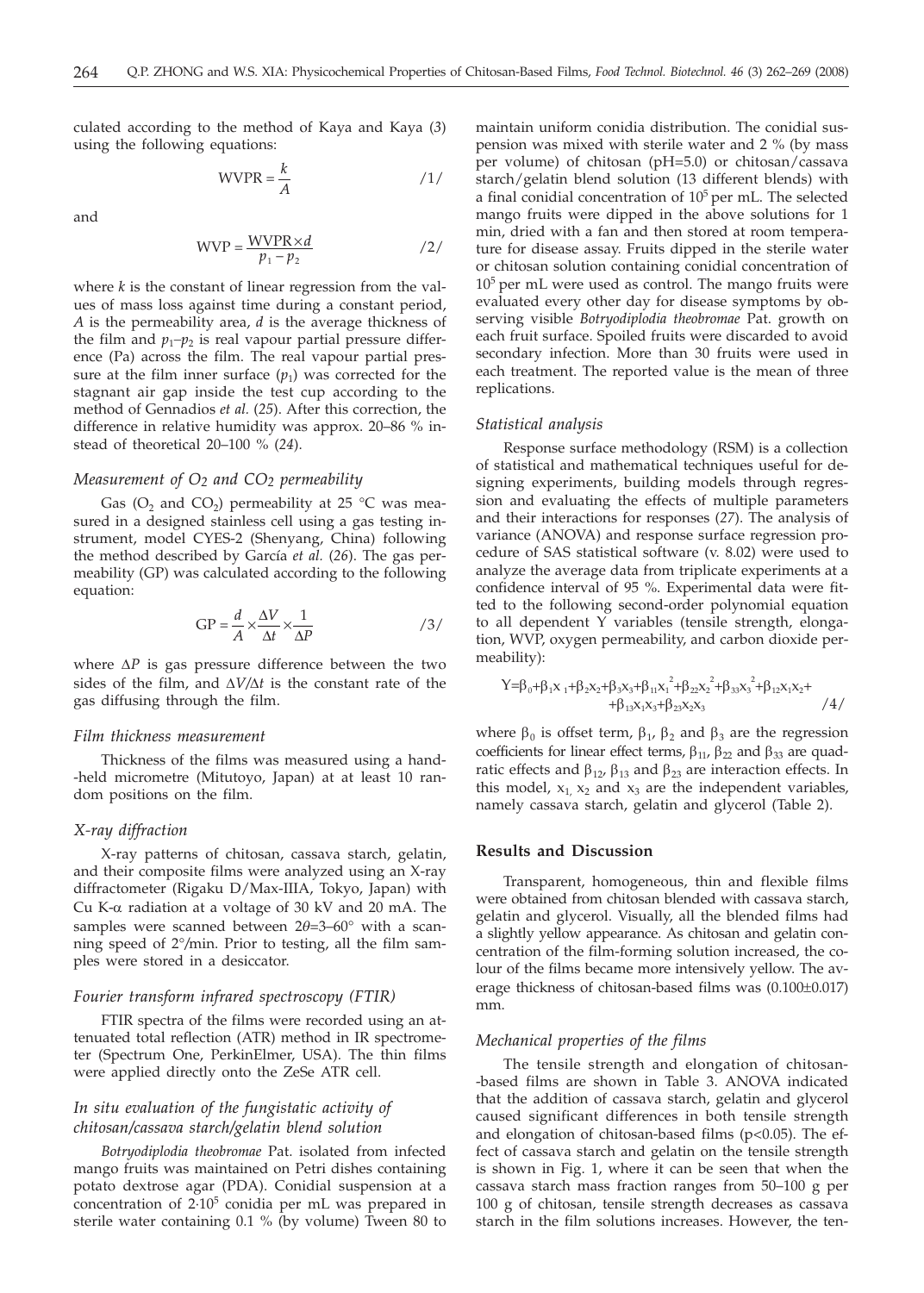| Coefficient                                  | Tensile strength | Elongation | <b>WVP</b> | $O2$ permeability | $CO2$ permeability |
|----------------------------------------------|------------------|------------|------------|-------------------|--------------------|
| $\beta_0$                                    | 33.37            | 100.40     | 7.43       | 0.87              | 0.40               |
| Linear                                       |                  |            |            |                   |                    |
| $\beta_1$ (cassava starch)                   | $2.98*$          | $-19.00*$  | $0.79*$    | $0.42*$           | $0.21*$            |
| $\beta_2$ (gelatin)                          | $-5.89*$         | $-8.46*$   | 0.15       | $-0.24*$          | $-0.14*$           |
| $\beta_3$ (glycerol)                         | $-6.94*$         | 35.09*     | $-0.76*$   | 0.03              | 0.04               |
| Ouadratic                                    |                  |            |            |                   |                    |
| $\beta_{11}$ (cassava starch×cassava starch) | $-0.63$          | $-15.66*$  | $1.52*$    | $0.70*$           | $0.31*$            |
| $\beta_{22}$ (gelatin×gelatin)               | 0.20             | $-20.64*$  | $-0.19$    | 0.06              | 0.04               |
| $\beta_{33}$ (glycerolxglycerol)             | $-4.14$          | $-25.64*$  | $-1.03$    | $-0.01$           | 0.01               |
| Crossproduct                                 |                  |            |            |                   |                    |
| $\beta_{12}$ (cassava starch×gelatin)        | $10.71*$         | 3.65       | $-0.12$    | $-0.03$           | $-0.03$            |
| $\beta_{13}$ (cassava starch×glycerol)       | 1.57             | 6.75       | 0.26       | $-0.03$           | 0.02               |
| $\beta_{23}$ (gelatin×glycerol)              | $-0.37$          | $-11.98*$  | $-0.36$    | 0.02              | $\boldsymbol{0}$   |
| R-square                                     | 0.97             | 0.99       | 0.88       | 0.90              | 0.98               |
| <b>CV</b>                                    | 7.70             | 9.99       | 9.54       | 22.50             | 10.71              |

Table 2. Regression coefficients and significant regression models for tensile strength, elongation, water vapour permeability, oxygen permeability and carbon dioxide permeability

CV=coefficient of variance

\*Significant at 5 %

|  | Table 3. Responses of tensile strength, elongation, water vapour permeability, oxygen permeability and carbon dioxide permeability |  |  |
|--|------------------------------------------------------------------------------------------------------------------------------------|--|--|
|  |                                                                                                                                    |  |  |

|              | Tensile strength | Elongation        | <b>WVP</b>               | $O2$ permeability                   | $CO2$ permeability                  |
|--------------|------------------|-------------------|--------------------------|-------------------------------------|-------------------------------------|
| Blends       | MPa              | $\frac{0}{0}$     | $10^{-10}$<br>g/(m·s·Pa) | $10^{-8}$ cm <sup>3</sup> /(m·s·Pa) | $10^{-8}$ cm <sup>3</sup> /(m·s·Pa) |
| $\mathbf{1}$ | 49.40±1.95       | 100.40±16.90      | $9.22 \pm 0.31$          | $1.42 \pm 0.09$                     | $0.67 \pm 0.03$                     |
| 2            | $13.63 \pm 1.49$ | $70.60 \pm 2.30$  | $9.06 \pm 0.31$          | $0.75 \pm 0.05$                     | $0.36 \pm 0.03$                     |
| 3            | 33.36±1.64       | $50.30 \pm 3.40$  | $10.12 \pm 0.36$         | $2.58 \pm 0.03$                     | $1.17 \pm 0.04$                     |
| 4            | $40.41 \pm 1.67$ | $35.10 \pm 2.60$  | $9.47 \pm 0.34$          | $1.78 \pm 0.06$                     | $0.75 \pm 0.03$                     |
| 5            | $39.23 \pm 1.70$ | $8.90 \pm 1.00$   | $7.03 \pm 0.20$          | $0.89 \pm 0.04$                     | $0.50 \pm 0.01$                     |
| 6            | 28.83±0.53       | $110.70\pm 6.60$  | $5.78 \pm 0.11$          | $1.17 \pm 0.04$                     | $0.58 \pm 0.05$                     |
| 7            | $30.76 \pm 2.28$ | 21.50±1.90        | $8.75 \pm 0.22$          | $0.64 \pm 0.05$                     | $0.31 \pm 0.01$                     |
| 8            | 18.90±0.89       | 75.40±2.90        | $6.08 \pm 0.14$          | $1.00 \pm 0.04$                     | $0.39 \pm 0.02$                     |
| 9            | $36.46 \pm 0.95$ | $51.20 \pm 3.20$  | $8.17 \pm 0.36$          | $1.34 \pm 0.07$                     | $0.50 \pm 0.02$                     |
| 10           | 39.89±3.24       | $4.51 \pm 0.70$   | $10.17 \pm 0.45$         | $1.97 \pm 0.04$                     | $0.86 \pm 0.04$                     |
| 11           | $16.71 \pm 0.66$ | $100.20 \pm 2.40$ | $6.58 \pm 0.22$          | $1.22 \pm 0.09$                     | $0.53 \pm 0.02$                     |
| 12           | $26.40\pm3.01$   | $80.50 \pm 2.60$  | $9.61 \pm 0.25$          | $1.72 \pm 0.07$                     | $0.97 \pm 0.03$                     |
| 13           | 33.36±1.63       | $100.30 \pm 8.60$ | $8.06 \pm 0.15$          | $0.86 \pm 0.06$                     | $0.39 \pm 0.05$                     |
| 14           | 33.89±0.95       | 100.80±4.00       | $8.17 \pm 0.22$          | $0.83 \pm 0.04$                     | $0.44 \pm 0.03$                     |
| 15           | 32.85±1.18       | 100.10±4.90       | $8.17 \pm 0.20$          | $0.92 \pm 0.03$                     | $0.36 \pm 0.03$                     |



**Fig. 1.** Response surface plots showing the effect of cassava starch, gelatin and glycerol on tensile strength (TS)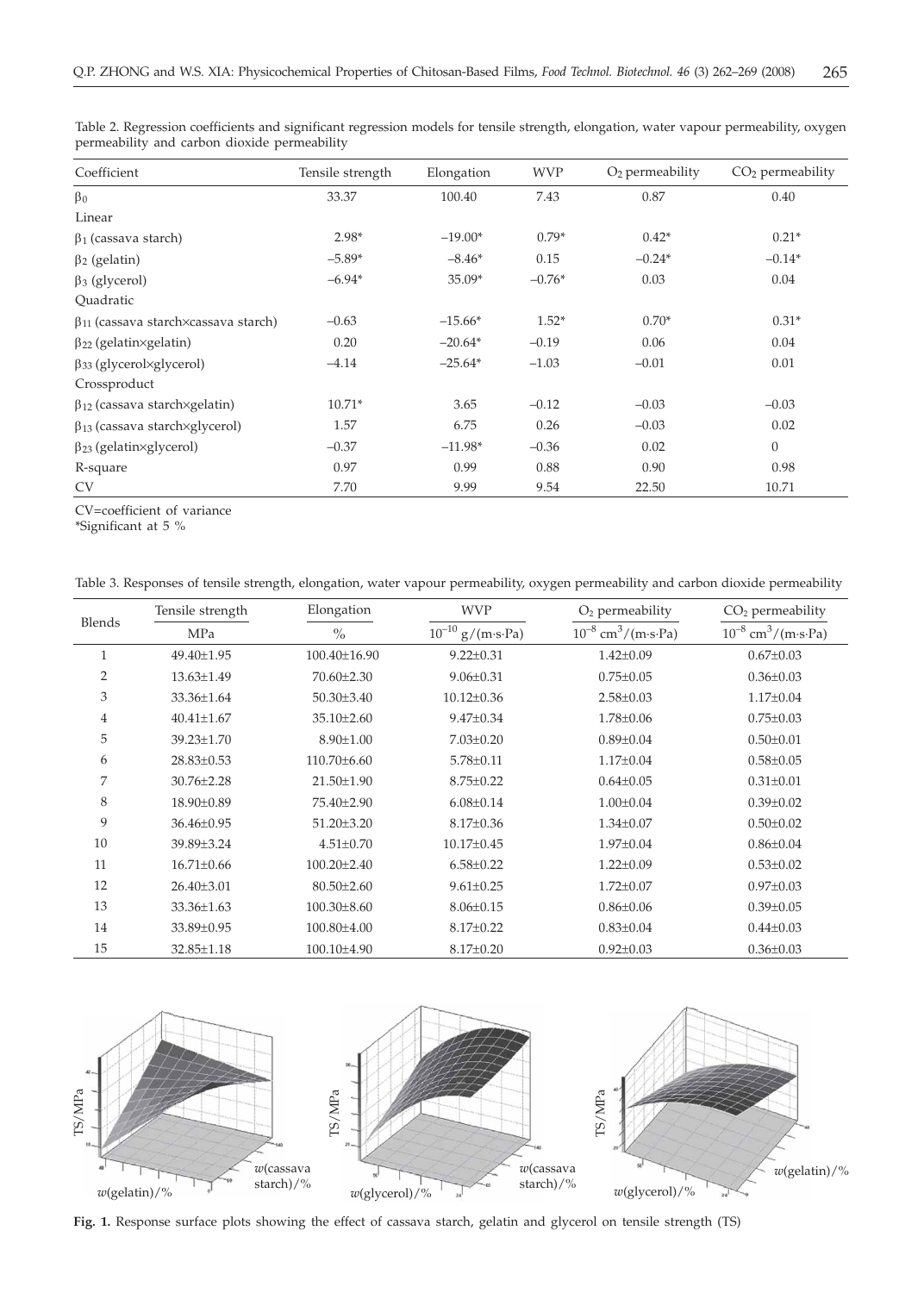

**Fig. 2.** Response surface plots showing the effect of cassava starch, gelatin and glycerol on elongation

sile strength then increases with further increase of the cassava starch mass fraction up to 100 g per 100 g of chitosan. The increasing tensile strength values of the blended films, with the cassava starch mass fraction increasing from 100 to 150 g per 100 g of chitosan, are attributable to the formation of intermolecular hydrogen bonds between  $NH_4^+$  of the chitosan backbone and OH<sup>-</sup> of the cassava starch (*13*). There was a negative correlation between the tensile strength and gelatin. The effect of glycerol on elongation is shown in Fig. 2. Glycerol, as a plasticizer, is added to the film to modify its mechanical properties, making the film more flexible, since the plasticizer reduces the intermolecular bonds between the polymer chains. The elongation increased with increasing glycerol and reached a maximum value at a level of 63 g per 100 g of chitosan. Therefore, 63 g of glycerol per 100 g of chitosan plasticized the films. Similar behaviour was observed in other hydrophilic films composed of polysaccharides and proteins (*28,29*).

#### *Water vapour permeability*

Since one of the main functions of edible films is at least to decrease moisture transfer between the food and the surrounding atmosphere, water vapour permeability should be as low as possible (*30*)*.*

Table 3 shows WVP values of chitosan-based films. The ANOVA indicated that only cassava starch and glycerol have a significant effect on WVP at a confidence interval of 95 %. As can be observed in Fig. 3, the addition of cassava starch from 50 to 100 g per 100 g of chitosan decreased WVP in blended films. However, when cassava starch exceeded 100 g per 100 g of chitosan, the WVP increased with the increase of cassava starch and reached the maximum with cassava starch at 150 g per 100 g of chitosan. This phenomenon could be related to the significant hydrogen bonding interaction with water, favouring water vapour transmission through the films (*30*). The WVP increased initially and then decreased with the increase of glycerol. The blended films produced with 63 g of glycerol per 100 g of chitosan exhibited lower WVP. Similar results were reported regarding the effect of glycerol on WVP of starch films (*31*). This behaviour could be related to structural modifications of chitosan-cassava starch-gelatin network that occurs when 63 g of glycerol per 100 g of chitosan are added. Initially, chitosan-based films formulated with lower mass fraction of glycerol form a loose structure, which facilitates the water vapour permeation, then, when glycerol reached



**Fig. 3.** Water vapour permeability of chitosan-based films as a function of cassava starch and glycerol

63 g of glycerol per 100 g of chitosan, the formation of loose structure was avoided, a more compact structure was formed, and this probably resulted in lower WVP values.

## *Oxygen and carbon dioxide permeability*

ANOVA results indicated that there was a significant effect of cassava starch and gelatin on oxygen and carbon dioxide permeability (p<0.05). As can be observed in Fig. 4, there was an improvement of gas barrier properties of the blended films with cassava starch below 100 g per 100 g of chitosan. When the quantity of cassava starch was increased above 100 g per 100 g of chitosan, the blended films with higher mass fraction of cassava starch had a higher gas  $(O_2$  and  $CO_2)$  permeability values compared to those with lower mass fraction of cassava starch. Gelatin improved the barrier properties of the blended films. The permeability of the blended films to oxygen and carbon dioxide decreased with the increase of gelatin. Gas permeability strongly depends on the interaction between the polymer matrix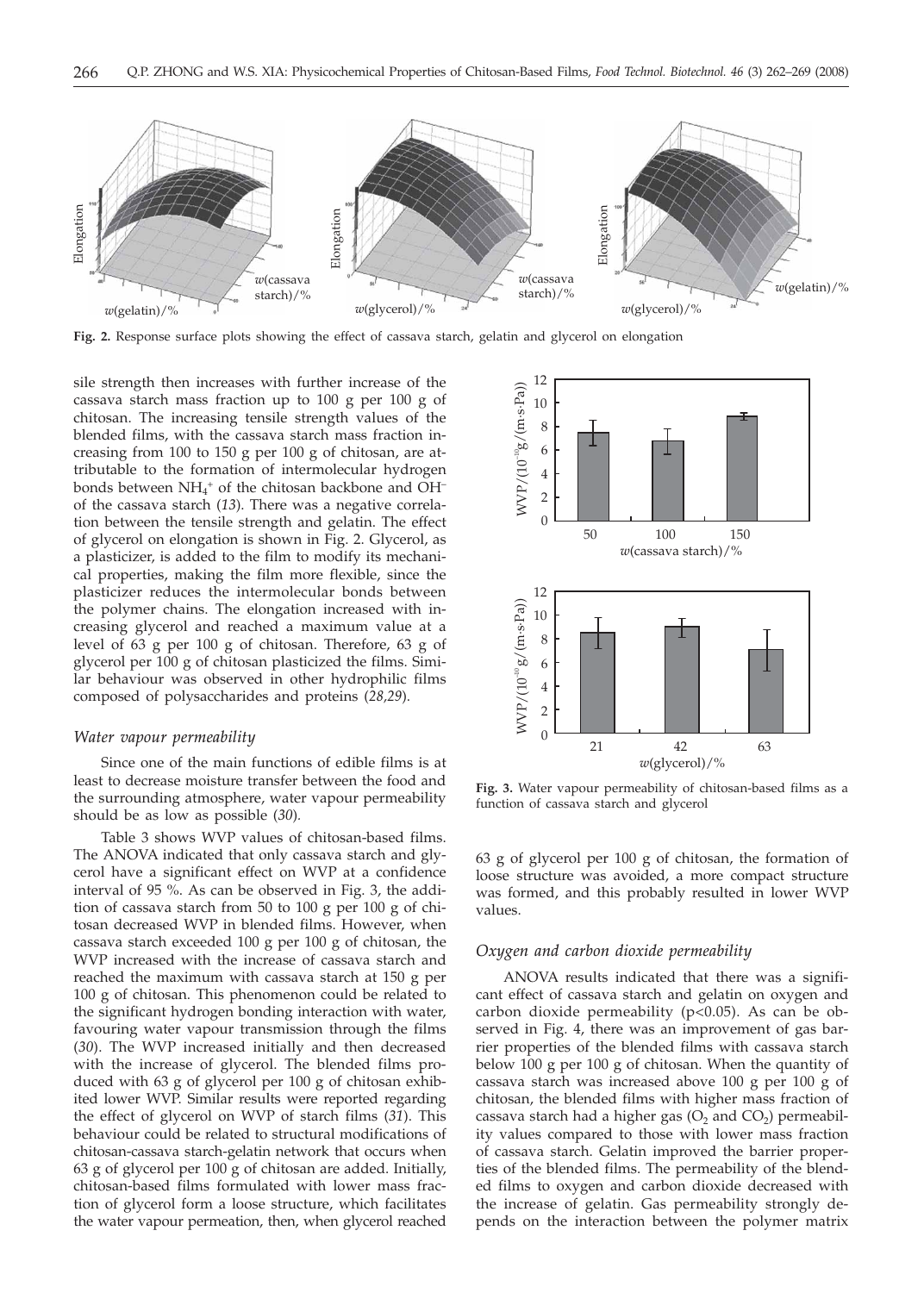

**Fig. 4.** Oxygen and carbon dioxide permeability of chitosan-based films as a function of cassava starch and gelatin

and the permeating gas (*26*). The improvement of gas barrier properties of the blended films increased with the increase of cassava starch and gelatin due to the formation of intermolecular hydrogen bonds between NH<sub>4</sub><sup>+</sup> of chitosan and gelatin backbone and OH- of cassava starch. The increased molecular interaction resulted in a film with compact structure and low permeability (*32*). Gas permeability increased with the increase of cassava starch from 100 to 150 g per 100 g of chitosan because cassava starch intramolecular hydrogen bonds rather than intermolecular hydrogen bonds are formed, resulting in a phase separation among the main components where the film could not be formed well, facilitating the gas permeation  $(13)$ . Table 3 shows that  $CO<sub>2</sub>$  permeabilities were much lower than those of  $O<sub>2</sub>$ , indicating a selective action of these blended films on gas permeability. These effects could be attributed to a lower diffusion and solubility of  $CO<sub>2</sub>$  in the blended films.

# *X-ray diffraction*

X-ray diffractograms of chitosan/cassava starch/gelatin composite films are shown in Fig. 5. As observed, the chitosan-based film was in a semicrystalline state with four main diffraction peaks (2*q*=8.2, 11.28, 15.6 and 21.98°) present in its X-ray diffraction pattern, whereas an amorphous state was observed in the cassava starch and gelatin films. When incorporating 50 g of cassava starch per 100 g of chitosan, two chitosan peaks (2*q*=11.2 and 15.6°) were still observed in film blend 1, indicating that chitosan structure was influenced slightly by the addition of a small mass fraction of cassava starch. However, the semicrystalline peaks of chitosan were suppressed in film blend 5 when incorporating 100 g of cassava starch per 100 g of chitosan. In its place, a broad amorphous peak was observed, demonstrating an inter-



**Fig. 5.** X-ray patterns of chitosan, cassava starch, gelatin films and their blends

action between these two components. Interestingly, the intensities of the peak at around  $2\theta = 10^{\circ}$  were enhanced in film blend 3 when incorporating 150 g of cassava starch per 100 g of chitosan. This suggests that there was a slight phase separation between chitosan and cassava starch. In film blend 13, a new broad amorphous peak was present, indicating that there was a molecular miscibility and an interaction among these three components. This was consistent with the results of film blend 13, exhibiting lower water vapour permeability, good mechanical and improved gas barrier properties.

# *FTIR spectroscopy*

FTIR spectroscopy was used to characterize the interactions between chitosan, cassava starch and gelatin. The infrared spectra of chitosan, cassava starch, gelatin, chitosan/cassava starch, and chitosan/cassava starch/gelatin composite films are shown in Fig. 6. The gelatin, cassava starch and chitosan spectra were similar to previous reports (*13,33*). In the spectrum, the broad band from 3384–3422  $\text{cm}^{-1}$  was the OH and/or NH stretching. The band at  $2930-2939$   $cm^{-1}$  was C-H stretching. The bands from 1630-1660 and 1540-1570  $cm^{-1}$  were the C=O stretching (amide I) and NH bending (amide II), respectively. The peak near  $1740 \text{ cm}^{-1}$  suggested the presence of a carbonyl group in the starch and chitosan films.

The chemical interactions are reflected by changes in the peaks of characteristic spectra after physical blending of two or more substances. In the spectrum of chitosan/cassava starch/gelatin composite film, the amino peak of gelatin shifted from 1542 to 1559  $cm^{-1}$  with the addition of gelatin, and the OH and/or NH of gelatin, cassava starch and chitosan shifted from 3384, 3414 and 3421 to 3422  $cm^{-1}$ , respectively. This result indicated that interactions were present between the hydroxyl groups of cassava starch and the amino groups of gelatin and chitosan.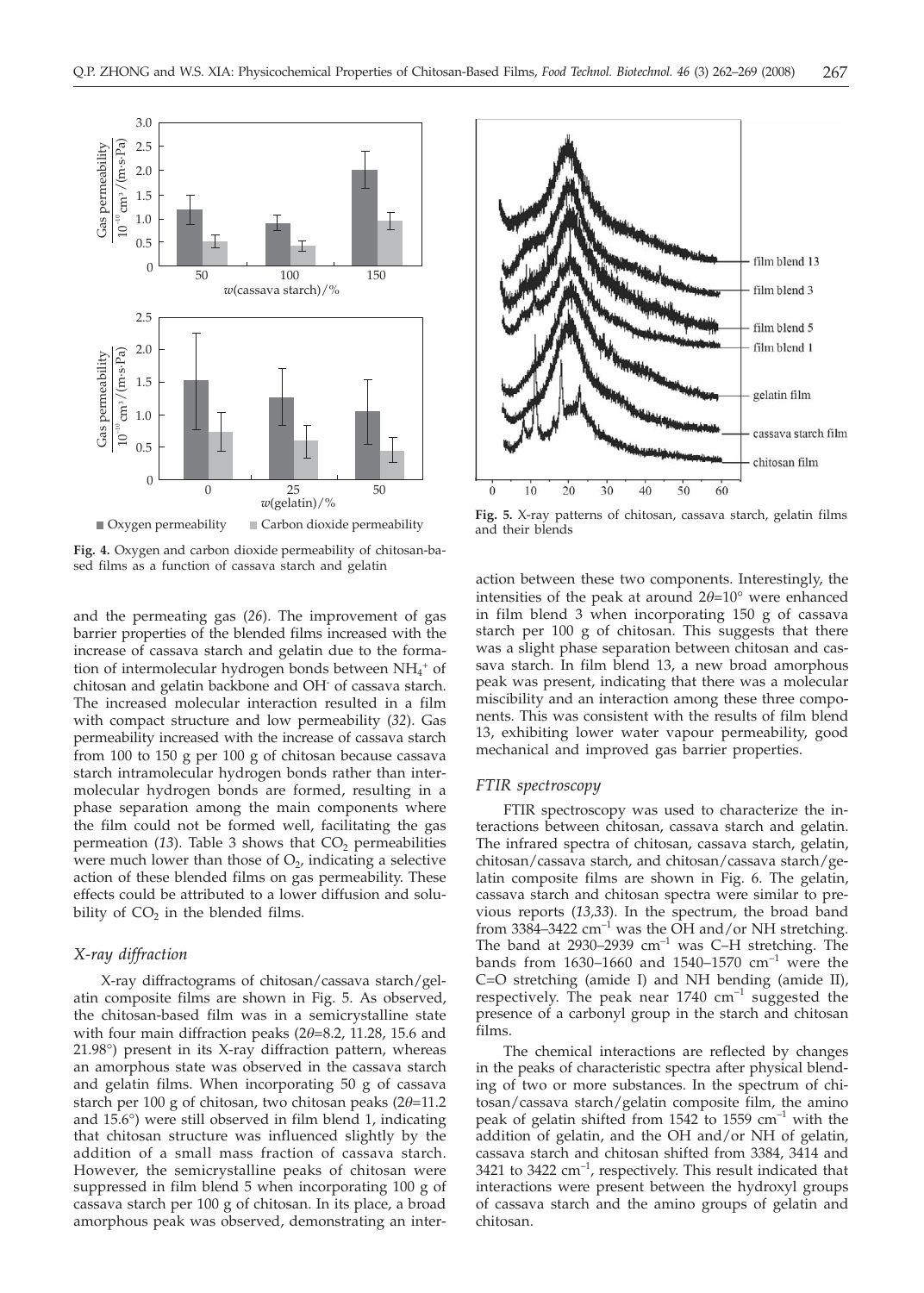

**Fig. 6.** FTIR spectra of gelatin, cassava starch, chitosan films and their blends

# *Fungistatic properties of blended coatings*

From Table 4, it can be seen that the significantly lower stem-end rot incidence in the fruits treated with chitosan solution (or chitosan-based solution) was comparable with that of samples treated with sterile water after 2 days of storage. No significant difference was observed between the fruits treated with chitosan only and

Table 4. Stem-end rot incidence (*Botryodiplodia theobromae* Pat.) in mango fruits treated with sterile water, 2 % chitosan solution and a blended solution containing *B. theobromae* Pat. of conidial concentration of  $10^5$  per millilitre

|                        | Disease incidence/%                     |                                                    |                                            |  |  |
|------------------------|-----------------------------------------|----------------------------------------------------|--------------------------------------------|--|--|
| Storage<br>time<br>day | Fruits treated<br>with sterile<br>water | Fruits treated with<br>2 % of chitosan<br>solution | Fruits treated<br>with blended<br>solution |  |  |
| $\Omega$               | $(0.0 \pm 0.0)^a$                       | $(0.0 \pm 0.0)^a$                                  | $(0.0 \pm 0.0)^a$                          |  |  |
| $\overline{2}$         | $(5.2 \pm 1.2)^a$                       | $(1.8 \pm 0.9)^{b}$                                | $(2.4 \pm 1.1)^{b}$                        |  |  |
| $\overline{4}$         | $(27.8 \pm 3.6)^a$                      | $(6.5 \pm 1.2)^{b}$                                | $(9.6 \pm 1.6)^{b}$                        |  |  |
| 6                      | $(68.6 \pm 5.8)^a$                      | $(27.6 \pm 4.3)^{b}$                               | $(35.7 \pm 5.3)^b$                         |  |  |
| 8                      | $(89.4 \pm 4.3)^a$                      | $(54.3\pm3.8)^b$                                   | $(62.2\pm3.4)^{b}$                         |  |  |
| 10                     | $(100.0 \pm 0.0)^a$                     | $(76.2 \pm 5.7)^b$                                 | $(85.1 \pm 6.2)^b$                         |  |  |

Means±standard errors for three replicates with different superscript within a row with the same storage time indicate significant difference (p<0.05)

chitosan-based solution (p>0.05). It was demonstrated that the incorporation of cassava starch and gelatin into chitosan solution did not significantly affect the fungicidal activities of the blended solution. Thus, chitosan/ cassava starch/gelatin film blend showed fungistatic activities.

# **Conclusions**

The effects and interactions of cassava starch, gelatin and glycerol on the properties of chitosan-based films were studied using RSM. Results showed that all these ingredients greatly influenced the properties of the resulting film blends. For the X-ray diffraction pattern, the semicrystalline structure of chitosan was depressed with the addition of the gelatinized cassava starch and a broad amorphous peak appeared. These results and the FTIR spectra indicated that interactions and molecular miscibility were present between the major components. The measurement of fungistatic activities indicated that incorporation of cassava starch and gelatin into chitosan solution did not significantly affect the antifungal activities of chitosan.

#### *Acknowledgements*

The authors greatly appreciate the financial support provided by Hainan Science and Technology Development Foundation (No. 807036), PR China.

## **References**

- *1.* B.L. Butler, P.J. Vergano, R.F. Testin, J.M. Bunn, J.L. Wiles, Mechanical and barrier properties of edible chitosan films as affected by composition and storage, *J. Food Sci. 61* (1996) 953–955.
- *2.* P.D. Hoagland, N. Parris, Chitosan/pectin laminated films, *J. Agric. Food Chem. 44* (1996) 1915–1919.
- *3.* S. Kaya, A. Kaya, Microwave drying effects on properties of whey protein isolate edible films, *J. Food Eng. 43* (2000) 91–96.
- *4.* H.J. Park, M.S. Chinnan, Gas and water vapor barrier properties of edible films from protein and cellulosic materials, *J. Food Eng. 25* (1995) 497–507.
- *5.* S. Ou, Y. Wang, S. Tang, C. Huang, M. Jackson, Role of ferulic acid in preparing edible films from soy protein isolate, *J. Food Eng. 70* (2005) 205–210.